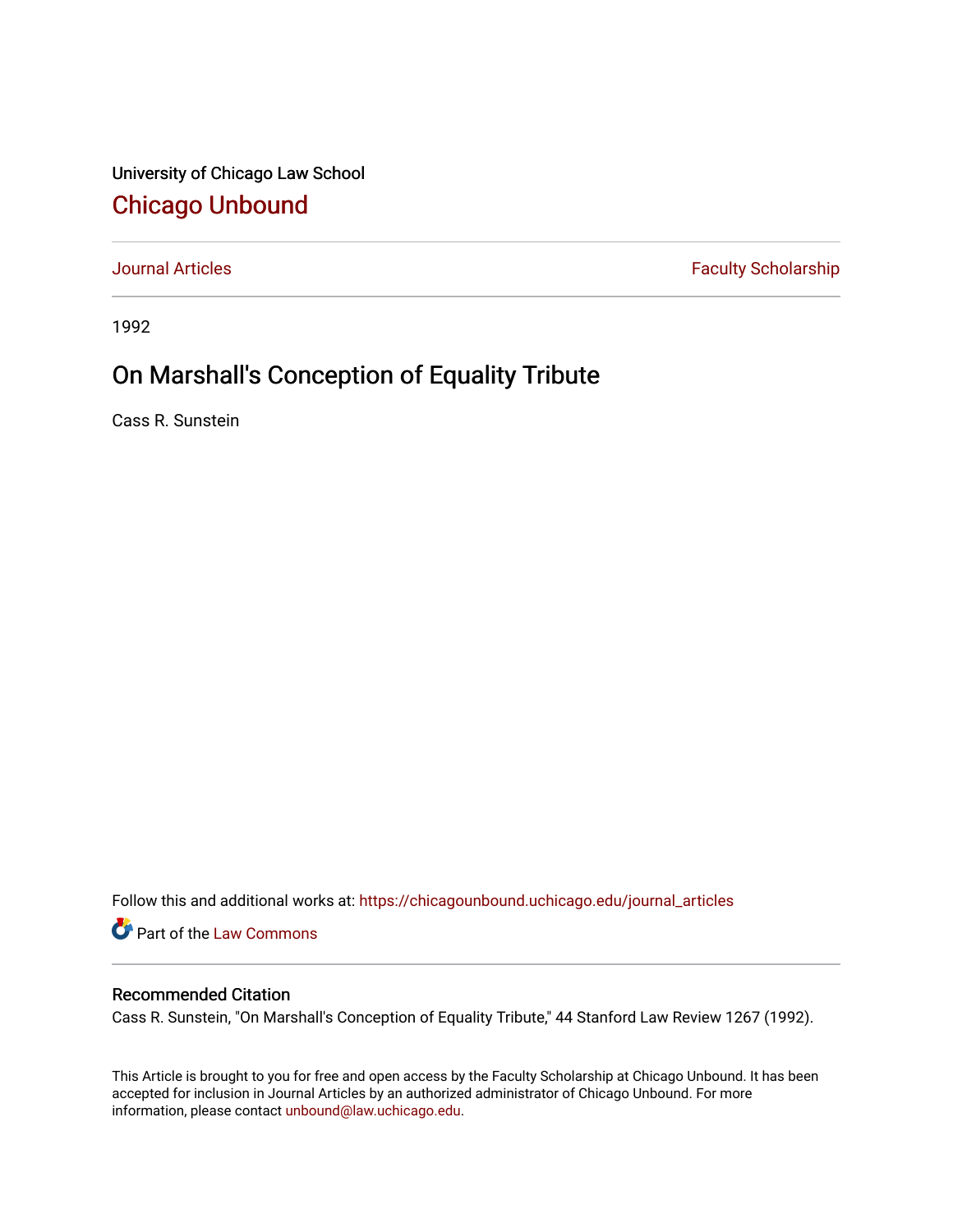## **On Marshall's Conception of Equality**

## Cass R. Sunstein\*

Was Justice Thurgood Marshall an egalitarian?<sup>1</sup> Did he believe that the Constitution should be used to produce "equality of result" for those he happened to favor?

I write at a time when many people, especially those in the federal judiciary, believe that both questions should be answered with an emphatic "Yes." But it isn't so.

Above all, Thurgood Marshall will be remembered for his role in *Brown v. Board of Education,2* and indeed it is in that case that one can find many of the central elements of Marshall's conception of the Constitution. *Brown* is commonly thought to have been a case about racial discrimination. It is even said to have established a constitutional norm of "color-blindness." But to the participants in the case, and to the Court at the time, the case was fundamentally about education.3 The briefs and oral argument stressed not color-blindness, but the need for equal educational opportunity. And the Court listened. In the passage that Justice Marshall particularly **liked** to quote, the Court said:

Today, education is perhaps the most important function of state and local governments. Compulsory school attendance laws and the great expenditures for education both demonstate our recognition of the importance of

2. 347 **U.S.** 483 (1954).

*3. Brown* was followed **by** Boiling v. Sharpe, 347 **U.S.** 497 (1954). According to Professor Hutchinson, an early draft of the *Boiling* opinion stated explicitly that education is a fundamental interest for constitutional purposes. The draft read:

This Court has applied similar reasoning to analogous situations in the field of education, the very subject now before us. Thus children and parents are deprived of the liberty protected by the Due Process Clause when the children are prohibited from pursuing certain courses, or from attending private schools and foreign-language schools. Such prohibitions were found to be unreasonable, and unrelated to any legitimate governmental objective. Just as a government may not impose arbitrary restrictions on the parent's right to educate his child, the government must not impose arbitrary restraints on access to the education which the government itself provides.... We have no hesitation in concluding that segregation of children in the public schools is a far greater restriction on their liberty than were the restrictions in the school cases discussed above.

Dennis J. Hutchinson, *Unanimity and Desegregation: Decisionmaking in the Supreme Court, 1948- 1958,* 68 GEo. L.J. **1,** 45 (1979) (citation omitted). Professor Hutchinson reports that Justice Marshall was genuinely delighted to see that early draft, responding, "That's it! That's what the case was aboutl" Personal Communication from Dennis Hutchinson (Dec. 7, 1991).

**<sup>\*</sup>** Karl **N.** Llewellyn Professor of Jurisprudence, Law School and Department of Political Science, University of Chicago. **The** author was law clerk to Justice Marshall during the **1979** Term. **1. I** understand the term to refer to the idea that the state should not permit significant dispari-

ties in wealth, income, or other resources. As we will see, Justice Marshall's conception of equality embodied a far more limited and conservative set of ideals.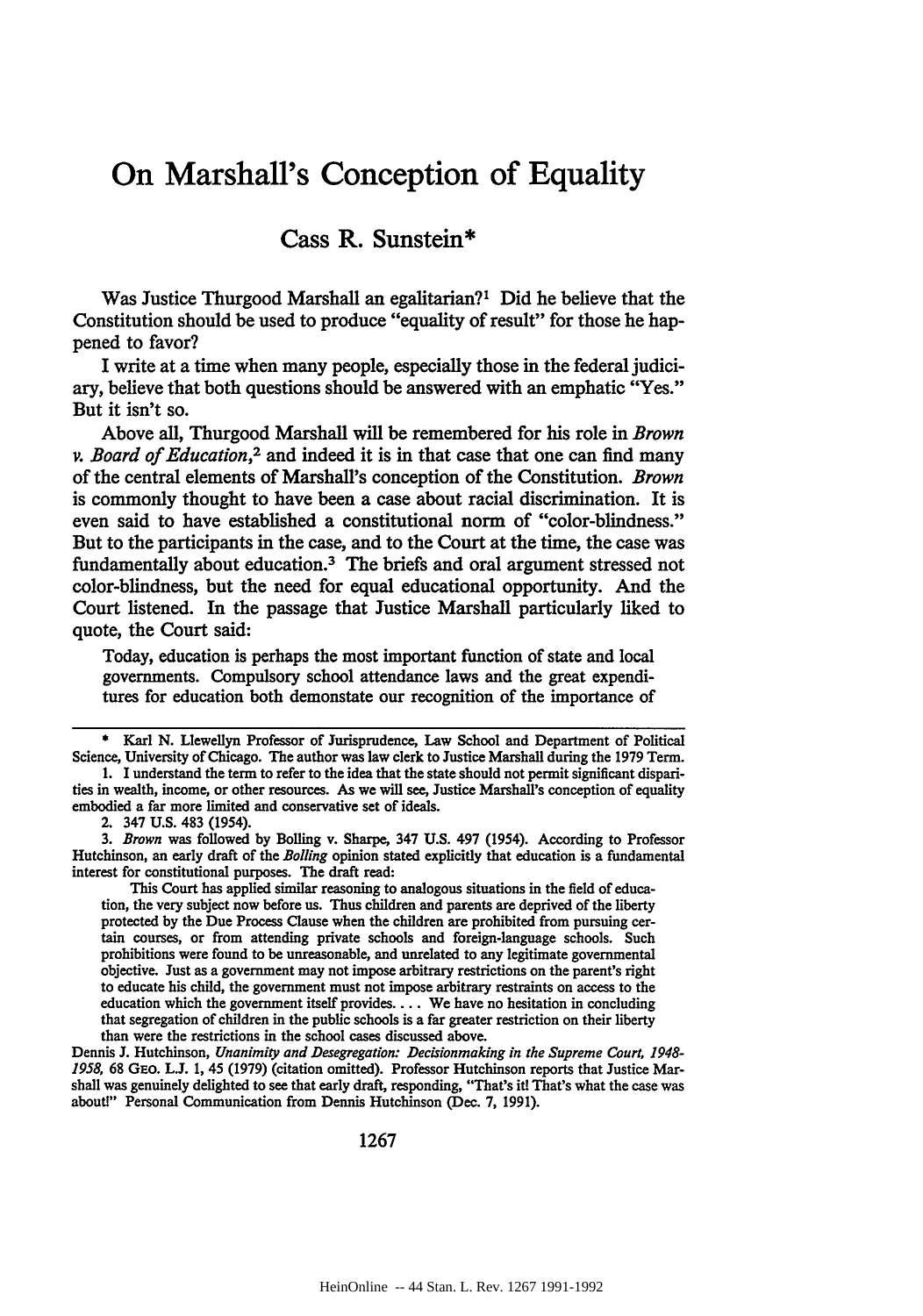education to our democratic society. It is required in the performance of our most basic public responsibilities, even service in the armed forces. It is the very foundation of good citizenship. Today it is a principal instrument in awakening the child to cultural values, in preparing him for later professional training, and in helping him to adjust normally to his environment. In these days, it is doubful that any child may reasonably be expected to succeed in life if he is denied the opportunity of an education.<sup>4</sup>

*Brown* was a case about education. In this, I believe, lies the clue to understanding the wellsprings of Marshall's life, work, and vision of the Constitution.

The long struggle by the NAACP-a struggle within and against the "separate but equal" doctrine-was undertaken, first and foremost, with an eye toward the achievement of equal educational opportunity.5 The original challenge to that doctrine was part and parcel of this goal. Above all, Marshall and others objected to a practice that would engrain second-class citizenship in children, and do so with respect to the social service most indispensable for an equal chance in life. Segregated education stamped notions of racial inferiority into children at an early, even decisive stage. Hence what seems to me the most revealing moment in Justice Marshall's argument in *Brown.* In response to a question from Justice Reed about whether the state should consider desegregation's potential negative impact on "law and order," Marshall said:

[Whites and blacks] are fighting together and living together. For example, today they are working together in other places.... I know in the South where I spend most of my time, you will see white and colored kids going down the road together to school. They separate and go to different schools, and they come out and play together. I do not see why there would necessarily be any trouble if they went to school together. <sup>6</sup>

We now take it for granted that after *Brown,* the Court rapidly repudiated the "separate but equal" doctrine not only in education, but across the board, in a series of per curiam opinions.7 But these cases should not obscure Marshall's focus on education, and the reasons for that focus.

Marshall's early commitment to equal educational opportunity carried

*<sup>4.</sup> Brown,* 347 U.S. at 493.

**<sup>5.</sup>** Professor Mark Tushnet stresses this point:

Achieving voting rights and eliminating kangaroo courts were important, of course, but segregated education was different. Every African-American in the South was subjected to segregated education in grossly inadequate schools. Segregated schools were perhaps the central symbol of African-American subordination, a visible and daily demonstration to children as they were growing up that whites did not consider them fit to associate with. MARK **TUSHNET,** THURGOOD MARSHALL, CIVIL RIGHTS LAWYER, **1908-1961,** at 304 (forthcoming **1992).**

**<sup>6.</sup>** Oral Argument, Briggs v. Elliot (Dec. **10, 1952)** (companion case to *Brown), in* 49 LANDMARK BRIEFS **AND** ARGUMENTS 345-46 (Philip B. Kurland & Gerhard Casper eds., **1975).**

*<sup>7.</sup> See, e.g.,* New Orleans City Park Improvement Ass'n v. Detiege, **358 U.S.** 54 **(1958)** (upholding the application *of Brown* to parks); Gayle v. Browder, **352 U.S. 903 (1956)** (buses); Holmes v. Atlanta, **350 U.S. 879 (1955)** (golf courses); Mayor of Baltimore v. Dawson, **350 U.S.** 877 **(1955)** (beaches).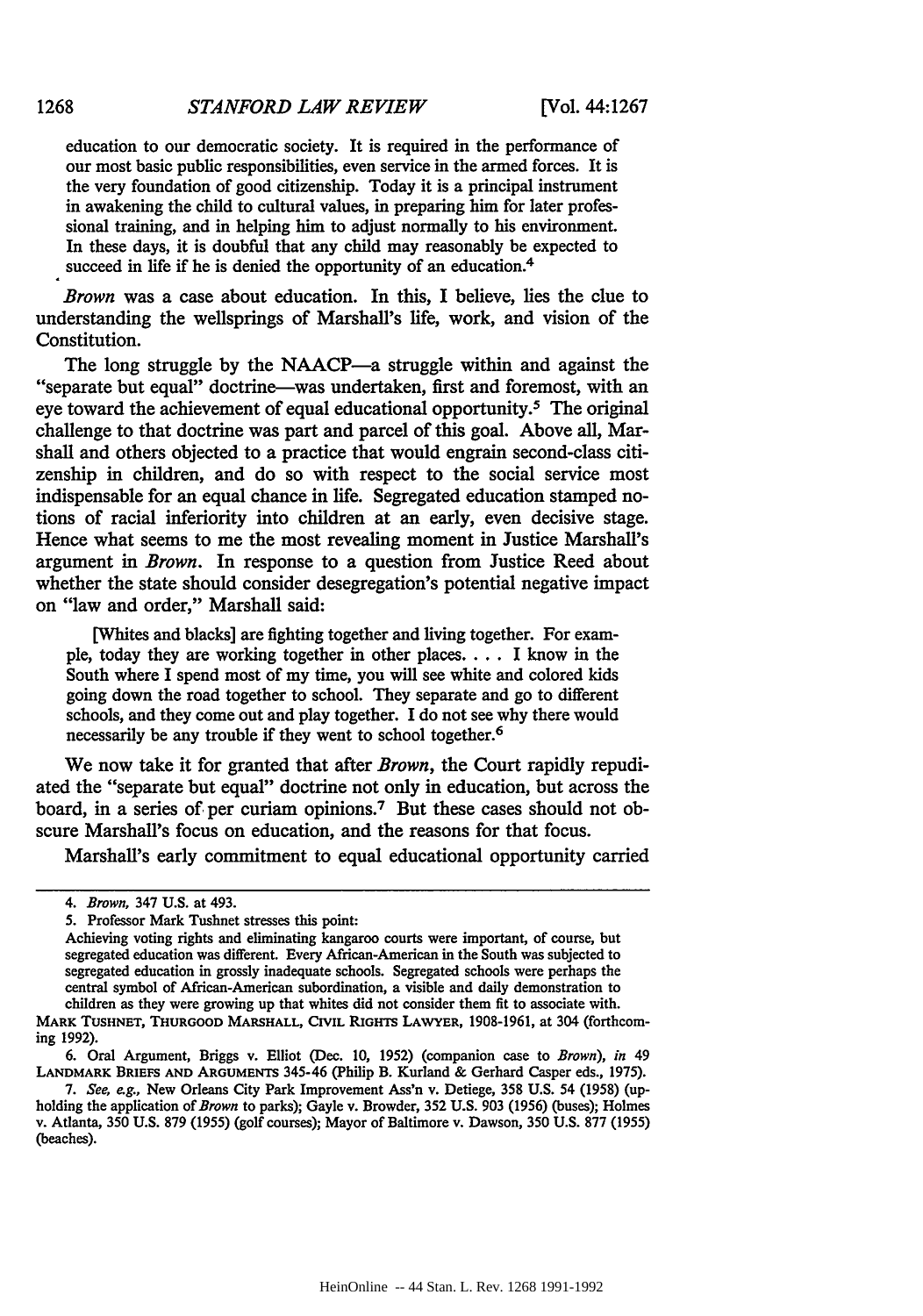over to his work on the Court. It helps explain many of his votes and writings; it unites a number of seemingly disparate ideas.8 A conspicuous example is Marshall's greatest opinion, dissenting in *San Antonio School District v. Rodriguez,9* a case that has emerged as one of the most important since *Brown* itself. In that case, the Supreme Court upheld significant disparities in per-pupil expenditures in school financing in Texas. Marshall's dissenting opinion rested above all on the centrality of education to constitutionally protected liberties. First, Marshall said, education is connected with freedom of speech: "Education directly affects the ability of a child to exercise his First Amendment rights, both as a source and as a receiver of information and ideas, whatever interests he may pursue in life."<sup>10</sup>

Second, education is central to the system of self-government: "Education may instill the interest and provide the tools necessary for political discourse and debate. Indeed, it has frequently been suggested that education is the dominant factor affecting political consciousness and participation."<sup>11</sup> In this way, education is connected to the democratic aspirations of the American legal tradition.

Third, Marshall argued that education is a crucial mechanism for allowing people to overcome disadvantaged conditions. It ensures, not equality of resources or outcomes, but a fair chance. "[T]he right of every American to an equal start in life, so far as the provision.., of education is concerned, is far too vital to permit state discrimination on grounds as tenuous as those presented by this record."<sup>12</sup> This is not an egalitarian theme. It is about prospects from the start, not results in the middle. Here Marshall's *Rodriguez* dissent is linked to the deepest goals behind *Brown.*

The same themes appear throughout Marshall's work. For him, education supplies "the basic tools and opportunities that might enable [people] to rise."'13 Thus the Constitution should be seen to reflect "a deep distrust of policies that specially burden the access of disadvantaged persons to the governmental institutions and processes that offer members of our society an

9. 411 U.S. 1 (1973).

13. *Kadrmas,* 487 U.S. at 469 (Marshall, **J.,** dissenting).

<sup>8.</sup> In 1986, at the Judicial Conference of the Second Circuit, Justice Marshall repeated words I heard at the end of a clerks' reunion:

<sup>[</sup>Tihe goal of a true democracy such as ours, explained simply, is that any baby born in these United States, even if he is born to the blackest, most illiterate, most unprivileged Negro in Mississippi, is, merely by being born and drawing his first breath in this democracy, endowed with the exact same rights as a child born to a Rockefeller.

Of course it's not true. Of course it never will be true. But I challenge anybody to tell me that it isn't the type of goal we should try to get to as fast as we can.

Thurgood Marshall, Address Before the Annual Judicial Conference of the Second Judicial Circuit of the United States (Sept. 5, 1986), *in* 115 F.R.D. 349, 354 (1987).

<sup>10.</sup> *Id.* at 112 (Marshall, **J.,** dissenting).

<sup>11.</sup> *Id.* at 113 (footnote omitted).

<sup>12.</sup> *Id* at 71; *see also* Kadrmas v. Dickinson Pub. Sch., 487 U.S. 450, 471 (1988) (Marshall, J., dissenting) ("For the poor, education is often the only route by which to become full participants in our society. In allowing a State to burden the access of poor persons to an education, the Court denies equal opportunity and discourages hope.").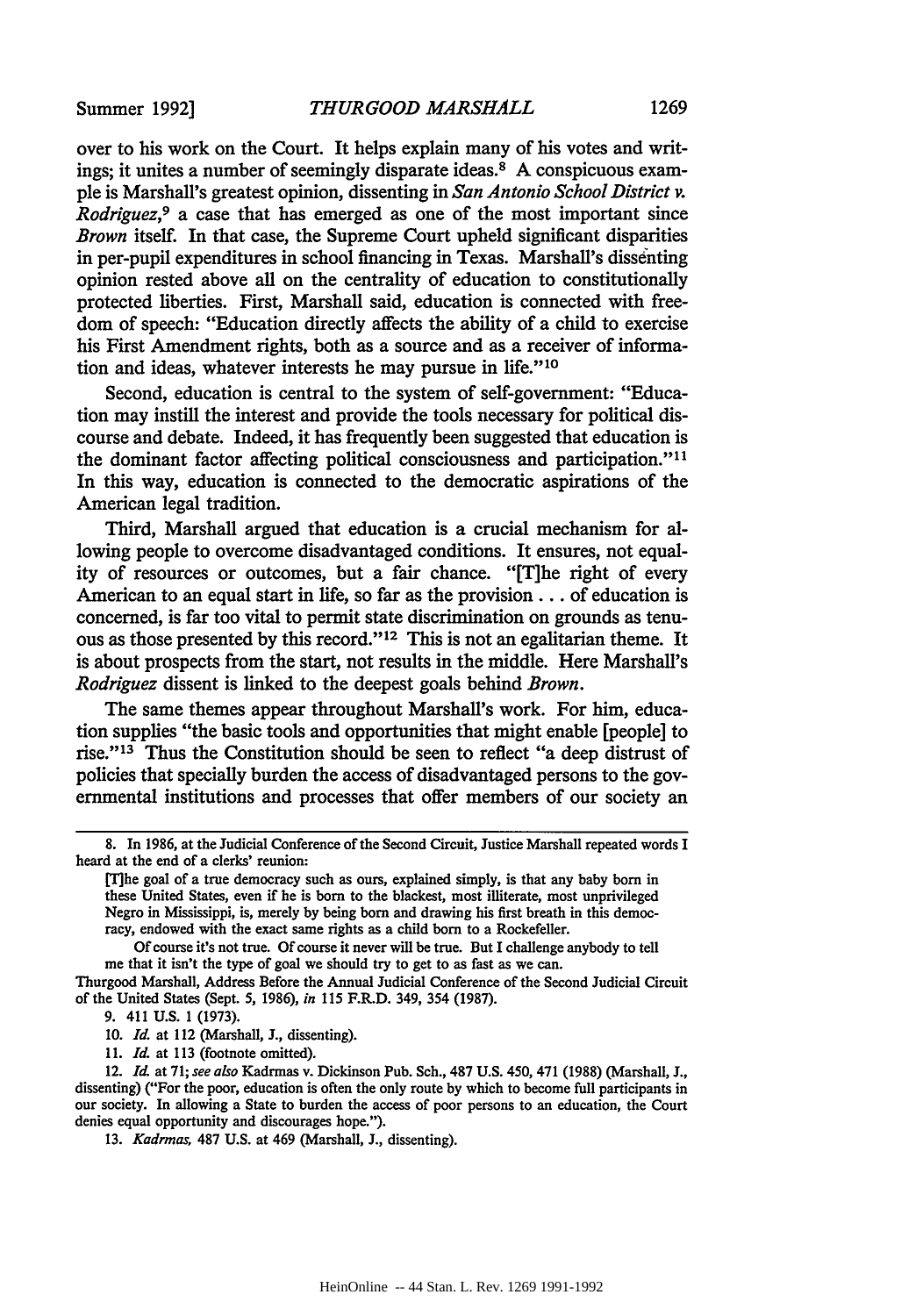opportunity to improve their status and better their lives."<sup>14</sup> Such distrust is justified because

[a] statute that erects special obstacles to education in the path of the poor naturally tends to consign such persons to their current disadvantaged status. By denying equal opportunity to exactly those who need it most, the law not only militates against the ability of each poor child to advance herself or himself, but also increases the likelihood of the creation of a discrete and permanent underclass.<sup>15</sup>

Thus Marshall understood the Constitution to create a "right of every American to an equal start in life,"<sup>16</sup> at least in the sense of a right that the state provide legitimate reasons for failing to provide equal educational opportunity. In this way, Marshall's work on the Court maintained deep continuity with his work on the school segregation cases.

Marshall was not an egalitarian. His conception of equality was extremely old-fashioned. An outgrowth of his experiences with segregation, that conception involved, as its defining feature, a commitment to equality of opportunity. In Marshall's constitutional vision, this commitment entailed, first and foremost, a right to equal prospects in education. But it also required more generally an opposition to all caste systems-understood as second-class citizenship, in which one group is systematically below others on the basis of a morally irrelevant factor such as race, sex, or disability. In his view, rejection of caste was the central lesson of the Civil War Amendments: "The intent of the Fourteenth Amendment was to abolish caste legislation. When state action has the predictable tendency to entrap the poor and create a permanent underclass, that intent is frustrated."<sup>17</sup>

Thus the equal protection principle did not ban all racial differentiation. It did not require color-blindness. For Marshall, this precept was ahistorical; it was insufficiently attuned to the particular history behind the Civil War Amendments. The principal point of those Amendments was not to require that people who were similarly situated be treated "the same." Instead, Marshall thought that the core meaning of the Equal Protection Clause was that the government could not translate morally irrelevant differences into a form of second-class citizenship. It could not take skin color, or gender, and turn these into social disadvantages for blacks or women.<sup>18</sup> It is highly misleading to say that this is a vision of the Fourteenth Amendment that favored the "rights of groups" over "the rights of individuals." In any

<sup>14.</sup> *Id.* at 468-69.

*<sup>15.</sup> Id.* at 470; see also Martinez v. Bynum, 461 U.S. 321, 345-51 (1983) (Marshall, J., dissenting) (reiterating his view that a child's education is a fundamental interest).

<sup>16.</sup> *Rodriguez,* 411 U.S. at 71 (Marshall, J., dissenting).

<sup>17.</sup> *Kadrmas,* 487 U.S. at 469 (Marshall, J., dissenting) (citations omitted).

<sup>18.</sup> *See* Rostker v. Goldberg, 453 U.S. 57, 86 (1981) (Marshall, J., dissenting) (arguing that the exclusion of women from registration for the draft is unconstitutional); Personnel Admin. of Mass. v. Feeney, 442 U.S. 256, 281 (1979) (Marshall, J., dissenting) (arguing that veterans' preference statute constitutes impermissible gender discrimination). It is notable that Justice Marshall was the most vigorous voice of opposition, under the Equal Protection Clause, to official practices connected to the exclusion of women from the military; he insisted that this exclusion was part and parcel of women's second-class citizenship. *Id.* at 285.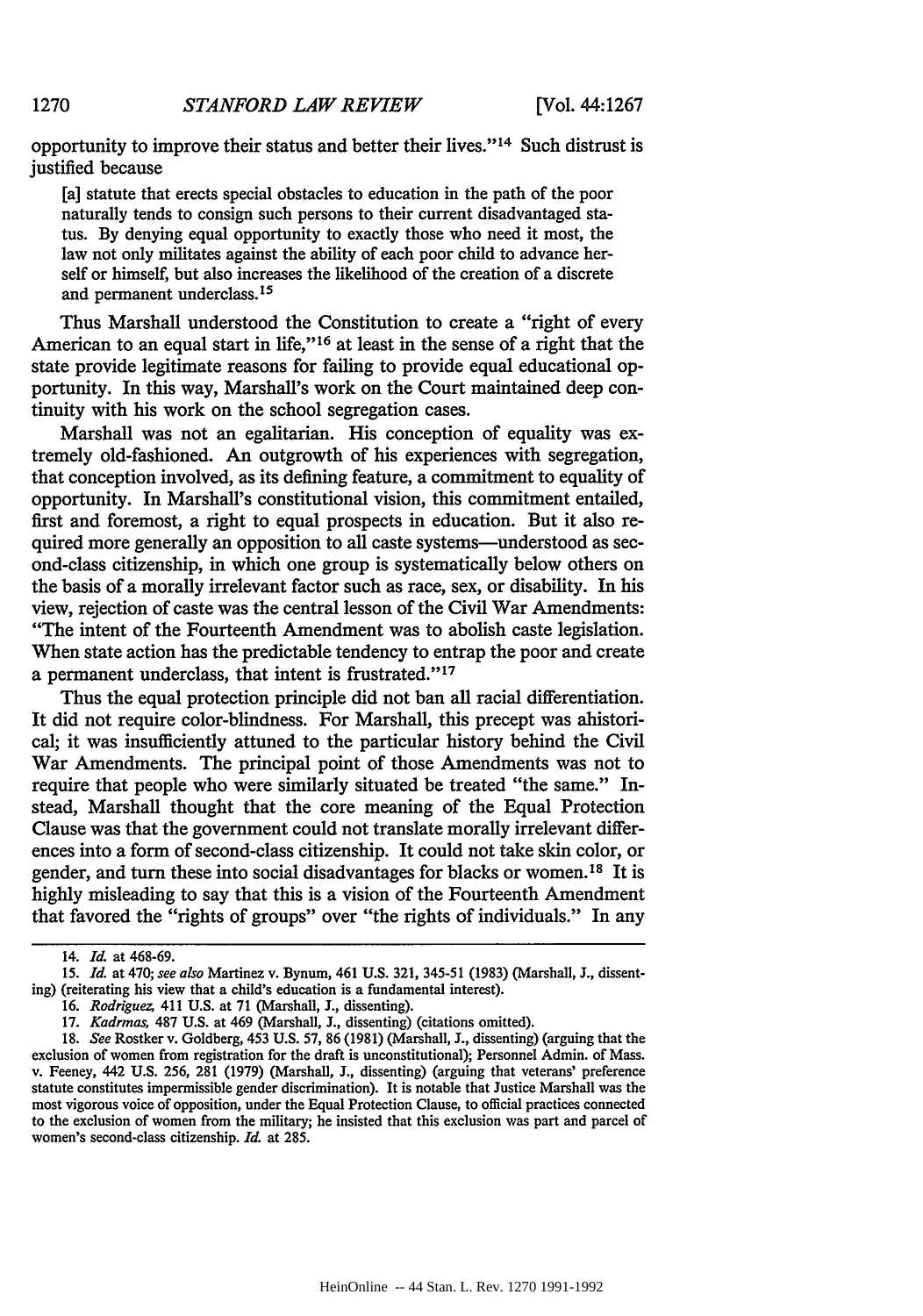effort to dismantle a caste system, caste membership is highly relevant to remedial policies, and precisely in the interest of "the rights of individuals." At least Marshall thought that government could reasonably so believe.

It was on this ground that Marshall argued that discrimination on the basis of disability should be subject to special scrutiny under the Fourteenth Amendment.<sup>19</sup> And most notably, it was on this ground that he rejected the constitutional assault on affirmative action.20 For him, that assault was **fil**led with bitter ironies. There was no basis, he thought, for the view that affirmative action offended the vision of the framers of the Civil War Amendments, who had themselves engaged in affirmative action.<sup>21</sup> The anti-caste principle, as originally understood, permitted such practices.

Nor was invalidation of affirmative action compelled by principle. In Marshall's view, most racial discrimination was objectionable because of its particular purposes and its particular effects-that is, because it served to create a system of caste. When the use of race has quite different purposes and effects, it should be evaluated more leniently.<sup>22</sup>

To Marshall, the deepest irony of the modem attack on affirmative action was that it ripped the hard-won victories against racial discrimination entirely out of their particular historical context, when it was precisely that context that made the words ones of opprobrium. Thus for Marshall, the constitutional assault on affirmative action "pervert[ed] the intent of the Framers by substituting abstract equality for the genuine equality the Amendment was intended to achieve."<sup>23</sup>

By "genuine equality," Marshall did not mean equality of result. Instead, he referred to a system in which the caste-like features of American society had been dismantled-a dismantling that was part and parcel of the attack, decades earlier, on Jim Crow. Hence his unusually personal last paragraph in *Bakke:*

I fear that we have come full circle. After the Civil War our Government started several "affirmative action" programs. This Court in the *Civil Rights Cases and Plessy v. Ferguson* destroyed the movement toward complete equality. For almost a century no action was taken, and this nonaction was with the tacit approval of the courts. Then we had *Brown* and the Civil Rights Acts of Congress, followed by numerous affirmative-action programs. *Now,* we have this Court again stepping in, this time to stop affirmative-action programs of the type used by the University of California.<sup>24</sup>

Thus far I have suggested that Marshall's constitutional vision included

<sup>19.</sup> City of Cleburne v. Cleburne Living Ctr., Inc., 473 U.S. 432, 455 (1985) (Marshall, J., concurring in part and dissenting in part).

<sup>20.</sup> City of Richmond v. J.A. Croson Co., 488 U.S. 469, 528 (1989) (Marshall, J., dissenting); Fullilove v. Klutznick, 448 U.S. 448, 517 (1980) (Marshall, **J.,** concurring); Regents of the Univ. of Cal. v. Bakke, 438 U.S. 265, **387 (1978)** (Marshall, J., concurring in part and dissenting in part).

<sup>21.</sup> *Bakke,* 438 U.S. at 396-98.

<sup>22.</sup> *See* Thomas E. Hill, Jr., *The Message of Affirmative Action,* Soc. PHIL. & PoL'Y, Spring **1991.**

<sup>23.</sup> *Bakke,* 438 U.S. at 398.

<sup>24.</sup> *Id.* at 402 (citations ommitted).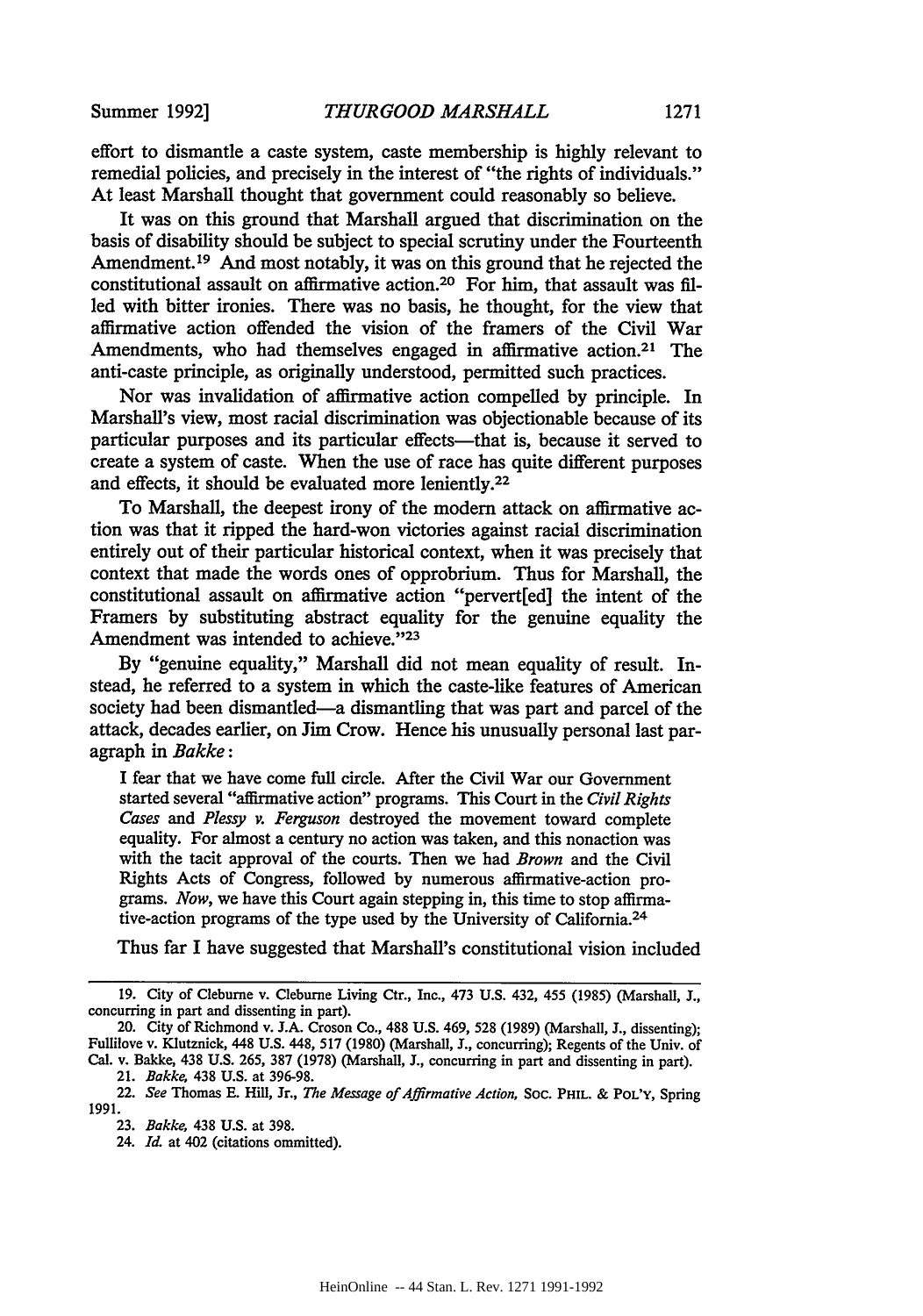a commitment to equality of opportunity, particularly in education, and a rejection of caste. **Of** all Justices to serve on the Supreme Court, Marshall was also **by** far the most insistently protective of poor people. Indeed, he moved very close to a belief in a constitutional right to freedom from desperate conditions. This right is the third and final cornerstone **in** Marshall's conception of equality. It was also connected, though less directly, with the original wellsprings of *Brown.*

At the very least, Marshall believed that any system that left an identifiable class of Americans in conditions of this kind should be subject to careful scrutiny under the Equal Protection Clause. Under this view, no one should be deprived, without good reason, of adequate education, police protection, food, shelter, or medical care.<sup>25</sup>

This principle is hardly egalitarian. It merely affords a basic minimum. It allows enormous variations in living standards. There is no evidence that Marshall objected to such variations. But it would not permit people to fall below a specified floor. Certainly Marshall believed that poor people could not be deprived of access to the basic institutions of a democratic society, including the political process, the judicial process, 26 and education. In an appropriate case, I think that he would also have held that the government could not constitutionally deprive people of the basic means of subsistence—

I am conscious that an equal division of property is impracticable. But the consequences of this enormous inequality producing so much misery to the bulk of mankind, legislators cannot invent too many devices for subdividing property, only taking care to let their subdivisions go hand in hand with the natural affections of the human mind.... *Another means of silently lessening the inequality of property is to exempt all from taxation below a certain point, and to tax the higher portions of property in geometrical progression as they rise.* Whenever there is in any country, uncultivated lands and unemployed poor, it is clear that the laws of property have been so far extended as to violate natural right. The earth is given as a common stock for man to labor and live on.

Letter from Thomas Jefferson to James Madison (Oct. 28, 1785), *in* 8 THE PAPERS OF THOMAS JEFFERSON 681, 682 (Julian P. Boyd ed., 1953) (emphasis added).

James Madison, *Parties, in* 14 THE PAPERS OF **JAMES** MADISON **197** (Robert A. Rutland & Thomas A. Mason eds., 1983) (emphasis in original).

26. *See* United States v. Kras, 409 U.S. 434, 458 (1973) (Marshall, J., dissenting).

<sup>25.</sup> *See* Harris v. McRae, 448 **U.S. 297, 337 (1980)** (Marshall, **J.,** dissenting); Memorial Hosp. v. Maricopa County, 415 **U.S.** 250, 259-62 (1974); Dandridge v. Williams, 397 **U.S.** 471, 508 (1970) (Marshall, **J.,** dissenting).

It is important to note that the belief in freedom from desperate conditions is not a twentieth century creation. It was enthusiastically endorsed **by** both Thomas Jefferson and James Madison-a point worth emphasizing in a period in which the welfare state is often said to be inconsistent with our founding aspirations. Jefferson wrote:

Madison expressed a similar view when he listed potential means of combating the "evil of parties":

<sup>1.</sup> By establishing a political equality among all. 2. By withholding *unnecessary* opportunities from a few, to increase the inequality of property, by an immoderate, and especially an unmerited, accumulation of riches. 3. By the silent operation of laws, which, without violating the rights of property, reduce extreme wealth towards a state of mediocrity, and raise extreme indigence towards a state of comfort.

President Franklin D. Roosevelt's Second Bill of Rights-including the rights to a decent home, a good education, adequate medical care, and adequate food, clothing and recreation-embodied this form of freedom in its canonical form. *See* Franklin D. Roosevelt, Message to the Congress on the State of the Union (Jan. 11, 1944), *in* 13 THE PUBLIC PAPERS **AND ADDRESSES OF** FRANKLIN D. ROOSEVELT 41 (Samuel I. Rosenman ed., 1950).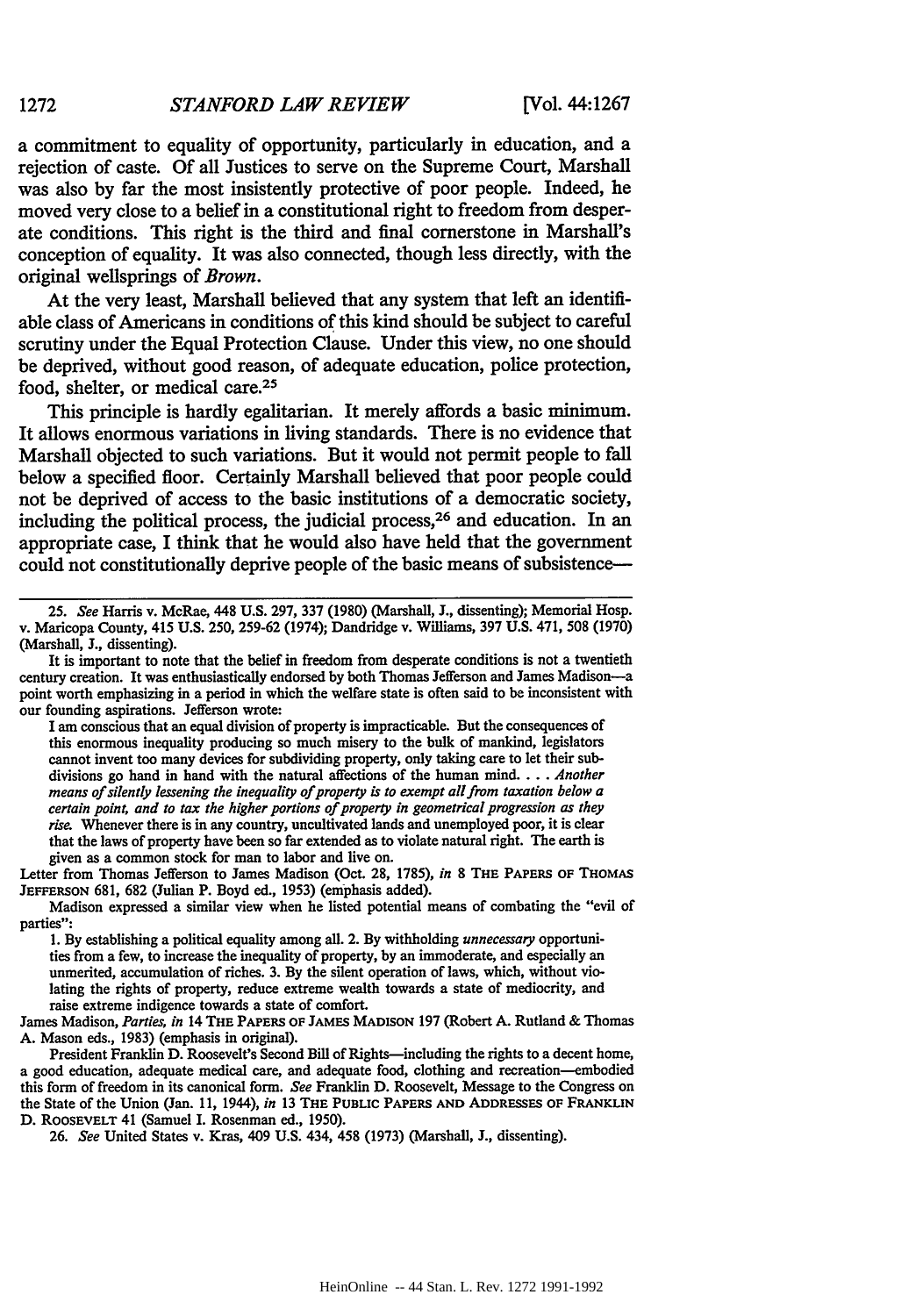that it could not allow them to fall beneath a decent minimum.<sup>27</sup>

Marshall was not an egalitarian. But in his conception of the Constitution, courts were to assume an aggressive role in promoting equality of opportunity. At a minimum, that role entailed vigilance over discrimination with respect to education, probably even a right to education; an attack on caste systems; and a willingness to look skeptically at any state action that allowed people to be subject to desperate conditions.

The Supreme Court has rejected this vision of the Constitution in all of its fundamentals. Certainly the Court has refused to see freedom from desperate conditions as part of constitutional liberty.<sup>28</sup> It is by no means clear that the Court has been wrong to do this. A serious commitment to Marshall's vision would entail an extraordinary judicial role, one for which the courts are quite ill-suited. There is good evidence that courts are generally ineffective in bringing about systematic, stable social change.<sup>29</sup> A judicial decree does not automatically change the world.30 Implementation is always required, and implementation will sometimes encounter unexpected obstacles. Courts are ll-equipped to understand the complex systemic effects of ad hoc intervention.<sup>31</sup> The innovative, even ingenious theories and practices of modem commentators and courts should not disguise this fundamental fact.<sup>32</sup>

Even when courts are effective, there are serious problems in judge-led reform from the standpoint of democratic legitimacy. Reform through the courts may dampen the practice of citizenship, an individual and collective good. And if reform does not have a democratic pedigree, it may run into severe resistance. Such resistance may in turn undermine the very causes that the Court purports to favor. The judicial struggle with abortion may well be an example. It is at least plausible to think that *Roe v. Wade 33* de-

29. *See* **GERALD N. ROSENBERG, THE** HOLLOW HOPE 72-106 (1991). Like Rosenberg, I am referring to broad social change through the courts--large-scale institutional shifts, not "negative" decrees that do not involve such shifts.

30. Ten years after *Brown,* for example, less than 2% of black children in the South attended desegregated schools. **G.** ROSENBERG, *supra* note 29, at 348. Real desegregation did not occur until the executive and legislative branches became actively involved. *See id.* at 72-106.

31. Ironically, Justice Marshall's dissent in *Rodriguez* may itself be an example. It is unclear whether the state courts that have followed his opinion have improved the situation in general, or for the poor in particular. *See, eg.,* RICHARD F. ELMORE & MILBREY WALLIN MCLAUGHLIN, **RE-FORM AND RETRENCHMENT: THE POLITICS OF CALIFORNIA SCHOOL FINANCE REFORM 71,** 241 (1982) (suggesting that the landmark case of Serrano v. Priest, 18 Cal. **3d. 728,** 557 **P.2d 929, 135** Cal. Rptr. 345 (1976) (en banc), *cert denied,* 432 **U.S. 907 (1977),** has produced mixed results at best).

32. *See generally* **OWEN** M. FISS, **ROBERT** M. **COVER** & **JUDITH RESNIK, PROCEDURE** (1990).

**33.** 410 U.S. 113 (1973).

<sup>27.</sup> *See* Dandridge v. Williams, 397 U.S. 471, 508, 522 (1970) (Marshall, J., dissenting) (noting that the Supreme Court "has already recognized that when a benefit, even a 'gratuitous' benefit, is necessary to sustain life, stricter constitutional standards, both procedural and substantive, are applied to the deprivation of that benefit"). (citations omitted).

**<sup>28.</sup>** *See, eg.,* DeShaney v. Winnebago County Dep't of Social Servs., 489 U.S. 198 (1989) (rejecting a claim that by failing to protect a child from his violent father, a county department of social services deprived him of his Fourteenth Amendment rights); Harris v. McRae, 448 U.S. 279 (1980) (upholding Congress's refusal to fund medically necessary abortions).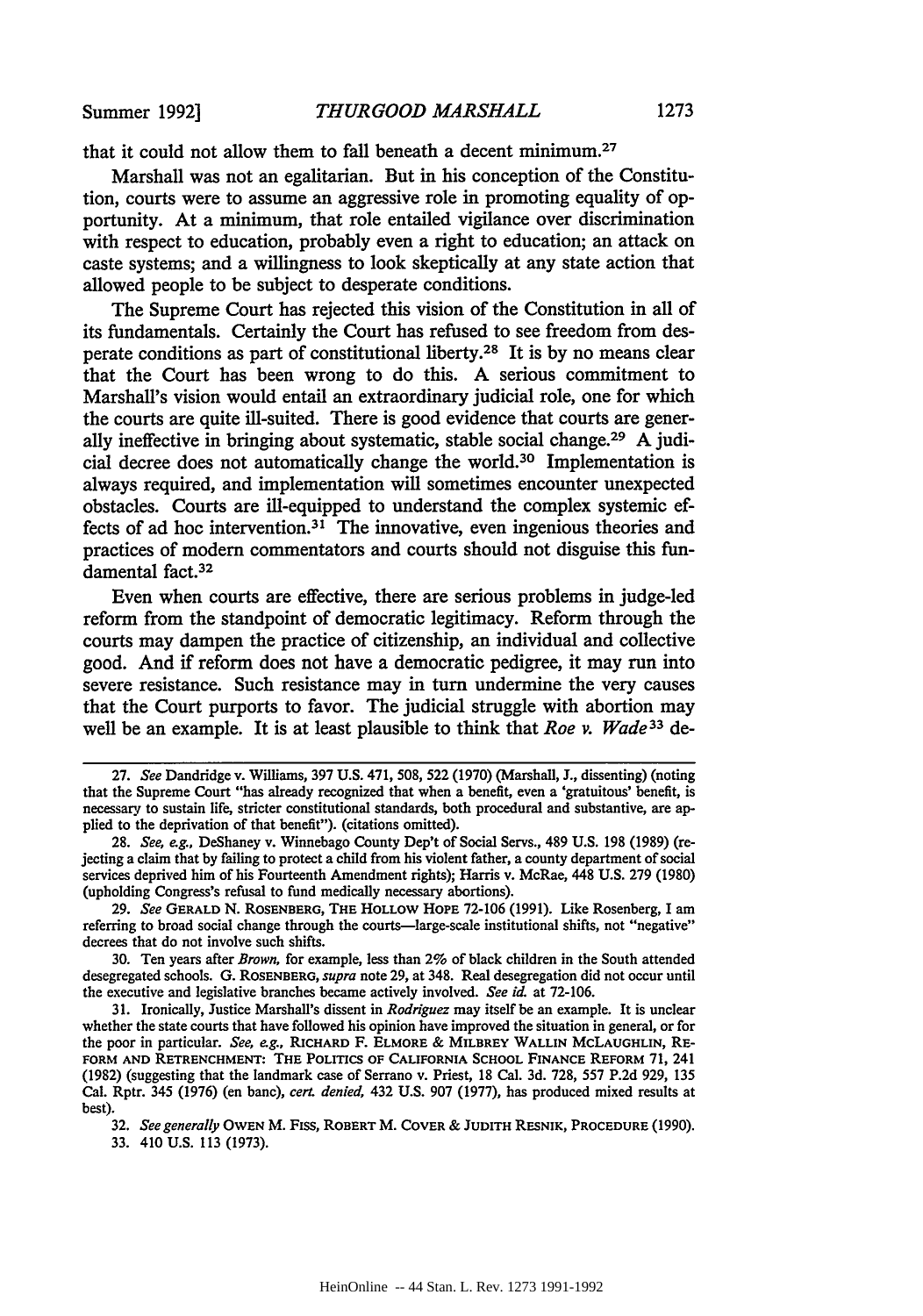mobilized the women's movement, contributed to the defeat of the Equal Rights Amendment, and helped create the moral majority, in a way having quite adverse effects for the cause of equality on the basis of sex.<sup>34</sup>

The point can be made more generally: Constitutional law is an uneasy amalgam of substantive theory and institutional constraint. In developing constitutional principles, courts must be attentive not only to the best substantive interpretation of the relevant text, but also to institutional limits on judicial capacity. Even if the best substantive theory calls for something like Marshall's vision, institutional considerations would argue powerfully against it.

In any case, the era of *Brown-an* era that produced so many extraordinary developments in American law, many of them engineered by Marshall-was an exceptional one in American history. It had no real predecessors. It is doubtful whether it will have any real successors. Many of those captivated by Marshall's achievement in *Brown* have hoped, for the last thirty years, for one, two, three, or a dozen *Browns*-in which federal courts, following Marshall's lead, reform the multiple unjust practices of American society. For now and for the foreseeable future, this hope looks like nostalgia, based on an anachronistic vision of the role of courts in American society.

The capacities of the courts are one thing; the relationship of the Constitution to American life is another. Many Americans continue to live in desperate conditions. They are without hope, food, or shelter. They are subject to both random and systemic criminal violence-usually from the private sector, sometimes from the police. Blacks and women are disproportionately victims. Many children are without decent life prospects. A system with caste-like features currently exists with respect to race, sex, and disability. Many Americans never receive a decent education. In educational opportunities there are persistent, extraordinary, and unnecessary disparities, and these are correlated with race and other moral irrelevancies.

Even if the Supreme Court of the United States lacks the willingness, the tools, or the competence to respond to the situation, it remains plausible to think that the Constitution of the United States is not an irrelevance. Other institutions, most notably Congress, the President, and state governments, have duties of fidelity to the founding document. Those institutions are not burdened with the limits that face the judiciary. Their duties of fidelity might well be discharged in a way that is attuned to the fact that for them, institutional disabilities are not present.

We might even think of the judicial rather than legislative enforcement of the Fourteenth Amendment as the most profound irony in American constitutional history-one for which Marshall is above all others responsible. On the original view, it was Congress, not the courts, that would enforce the

<sup>34.</sup> *See* **G. ROSENBERG,** *supra* note **29,** at **336-43.**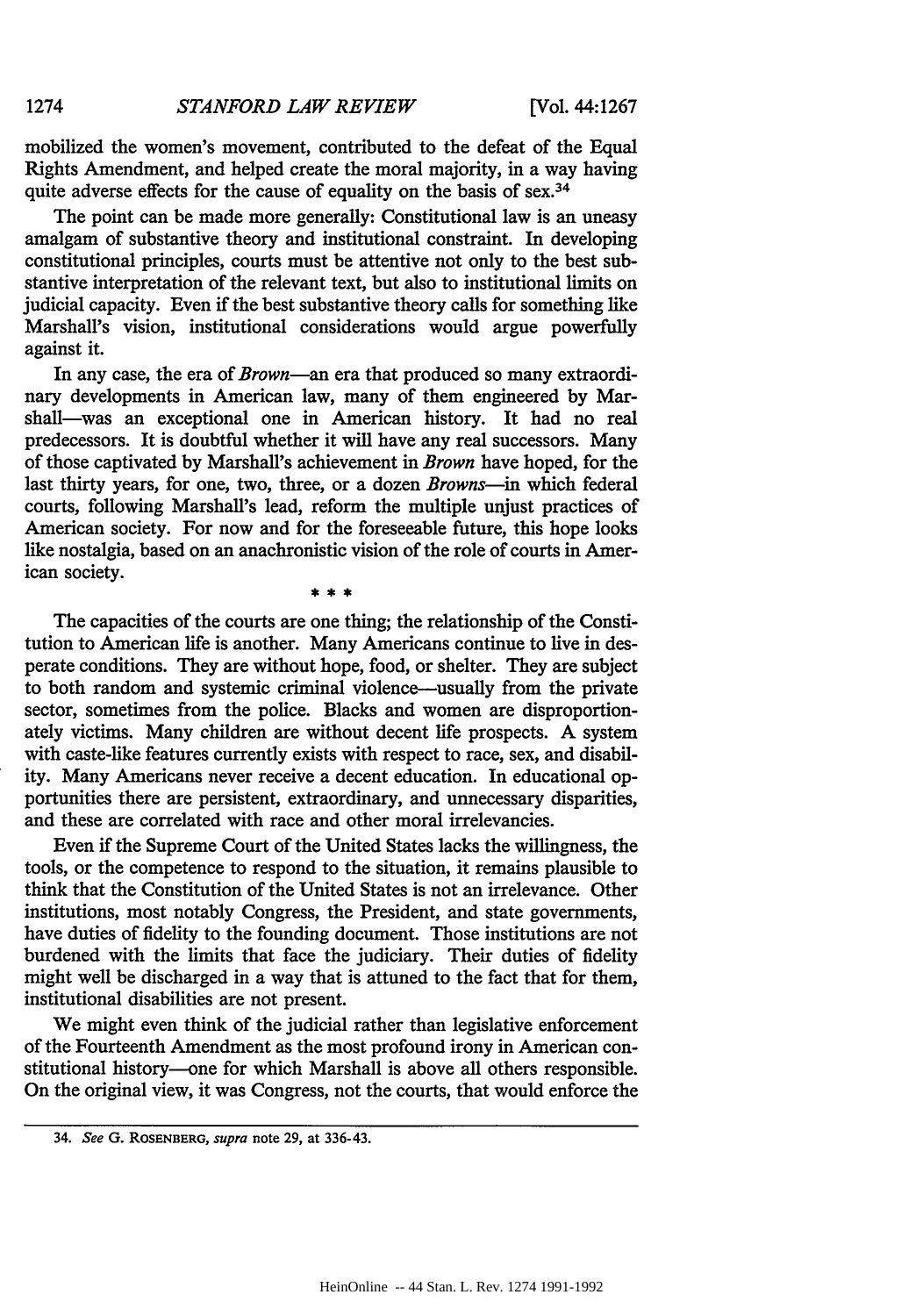Civil War Amendments. In the aftermath of the *Dred Scott* decision,35 the ratifiers could not possibly have anticipated the extraordinary role of the judges, associated above all with *Brown* and its aftermath. It may well be that in the next generation, there will be an institutional shift more in keeping with the original understanding of that Amendment and, perhaps, with better understandings of the appropriate allocation of authority among Congress, the President, and the judiciary.

In these circumstances, it is fully plausible to think that Marshall's vision of the Constitution will continue to have a conspicuous place in American constitutional thought. But increasingly, its place will be the halls of the legislatures and the bureaucracies, rather than the judiciary. This is an extraordinary irony: More than anyone else, Marshall is responsible for the idea that social reform, through the courts in the name of the Constitution, was both possible and desirable. But the irony is one that Marshall appears fully to appreciate.<sup>36</sup>

The last words come from Marshall himself. In 1980, the city of Baltimore erected a statute of Thurgood Marshall. It was able to persuade him to attend the ceremony-a real accomplishment in light of his storied reluctance to receive public tribute. But this was a remarkable event. Baltimore had been a segregated city, and one of Marshall's first endeavors after graduating from law school was to desegregate Maryland's all-white law school.<sup>37</sup> The dedication of a statue honoring a black civil rights lawyer who had abolished American apartheid would have been unfathomable fifty or sixty years before.

Surely this was an occasion for celebration-of an extraordinary life of accomplishment, and of the remarkable achievements of the civil rights revolution. But if celebration meant complacency, Marshall would have nothing of it:

Some... feel we have arrived. Others feel there is nothing more to do. I just want to be sure that when you see this statue, you won't think that's the end of it. I won't have it that way. There's too much work to be done.<sup>38</sup>

**<sup>35.</sup>** Dred Scott v. Sandford, 60 **U.S. (19** How.) **393** (1856).

<sup>36.</sup> It may be for this reason that Justice Marshall was extremely attuned to cases involving the availability of the political process for social reform. He was aware of the necessarily limited nature of judicial relief. See in particular his powerful dissenting opinion in City of Mobile v. Bolden, 446 U.S. 55, 103 (1980) (Marshall, J., dissenting).

<sup>37.</sup> University of Md. v. Murray, 169 Md. 478, 182 A. 590 (1936).

<sup>38.</sup> Dale Russakotf, *Tribute to Marshall; City of Baltimore Dedicates Statue to 1st Native Son on High Court,* WASH. PosT, May 17, 1980, at **Cl.**